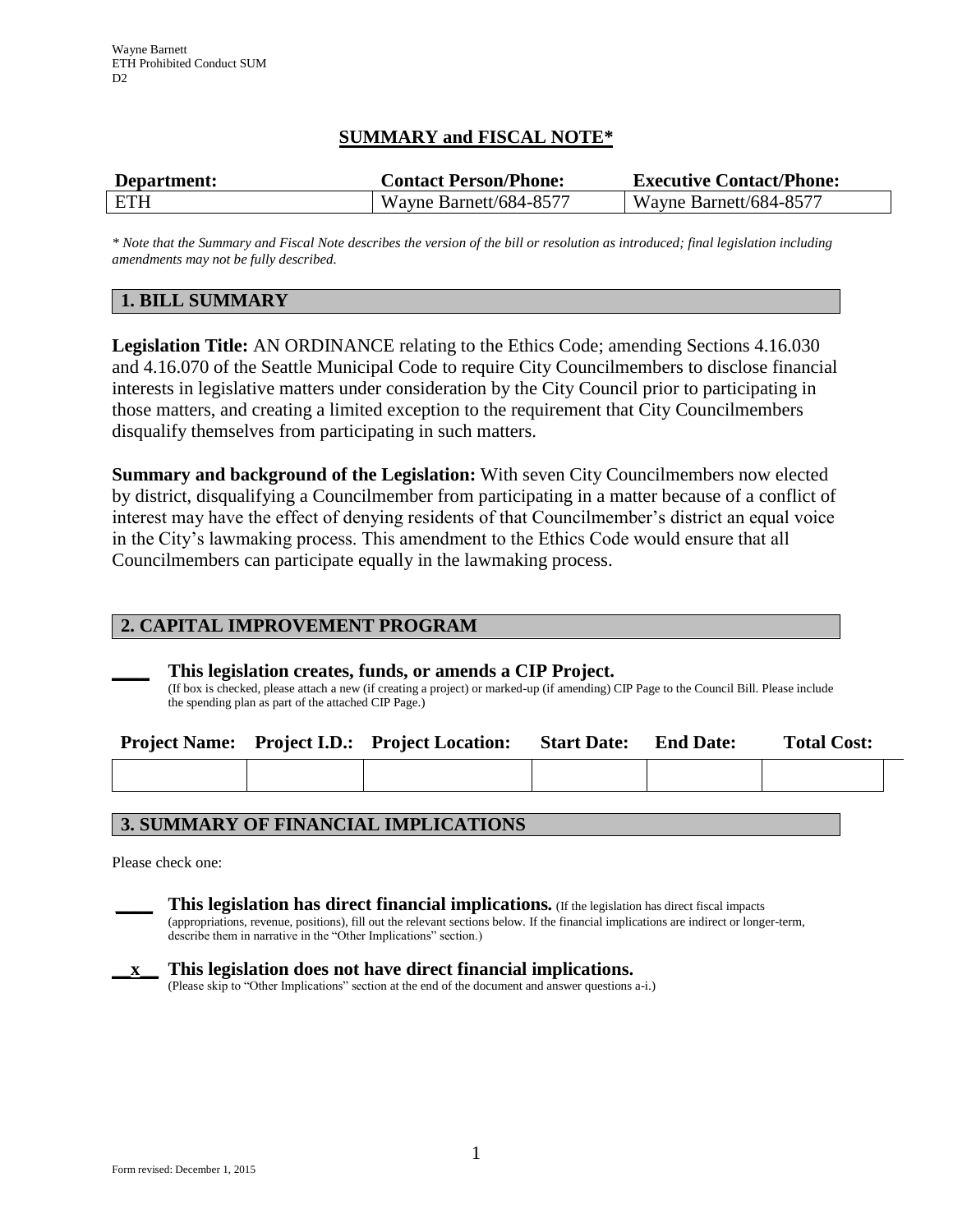| Budget program(s) affected:                  |                         |                                |                               |      |  |
|----------------------------------------------|-------------------------|--------------------------------|-------------------------------|------|--|
|                                              |                         | <b>General Fund \$</b>         | Other \$                      |      |  |
| <b>Estimated \$ Appropriation</b><br>change: | 2016                    | 2017                           | 2016                          | 2017 |  |
|                                              |                         | <b>Revenue to General Fund</b> | <b>Revenue to Other Funds</b> |      |  |
| <b>Estimated \$ Revenue change:</b>          | 2016                    | 2017                           | 2016                          | 2017 |  |
|                                              | <b>No. of Positions</b> |                                | <b>Total FTE Change</b>       |      |  |
| <b>Positions affected:</b>                   | 2016                    | 2017                           | 2016                          | 2017 |  |
| Other departments affected:                  |                         |                                |                               |      |  |

### **3.a. Appropriations**

### **\_\_\_\_ This legislation adds, changes, or deletes appropriations.**

(If this box is checked, please complete this section. If this box is not checked, please proceed to Revenues/Reimbursements.)

| <b>Fund Name and</b><br>number | Dept | <b>Budget Control</b><br>Level Name/#* | 2016<br>Appropriation<br><b>Change</b> | 2017 Estimated<br>Appropriation<br>Change |
|--------------------------------|------|----------------------------------------|----------------------------------------|-------------------------------------------|
| <b>TOTAL</b>                   |      |                                        |                                        |                                           |

**\****See budget book to obtain the appropriate Budget Control Level for your department.*

(This table should reflect appropriations that are a direct result of this legislation. In the event that the project/programs associated with this ordinance had, or will have, appropriations in other legislation please provide details in the Appropriation Notes section below. If the appropriation is not completely supported by revenue/reimbursements listed below, please identify the funding source (e.g. available fund balance) to cover this appropriation in the notes section. Also indicate if the legislation changes appropriations one-time, ongoing, or both.)

## Appropriations Notes:

#### **3.b. Revenues/Reimbursements**

#### **\_\_\_\_ This legislation adds, changes, or deletes revenues or reimbursements.**

(If this box is checked, please complete this section. If this box is not checked, please proceed to Positions.)

## **Anticipated Revenue/Reimbursement Resulting from this Legislation:**

| <b>Fund Name and</b><br><b>Number</b> | Dept | <b>Revenue Source</b> | 2016<br>Revenue | 2017 Estimated<br><b>Revenue</b> |
|---------------------------------------|------|-----------------------|-----------------|----------------------------------|
|                                       |      |                       |                 |                                  |
| TOTAL                                 |      |                       |                 |                                  |

(This table should reflect revenues/reimbursements that are a direct result of this legislation. In the event that the issues/projects associated with this ordinance/resolution have revenues or reimbursements that were, or will be, received because of previous or future legislation or budget actions, please provide details in the Notes section below. Do the revenue sources have match requirements? If so, what are they?)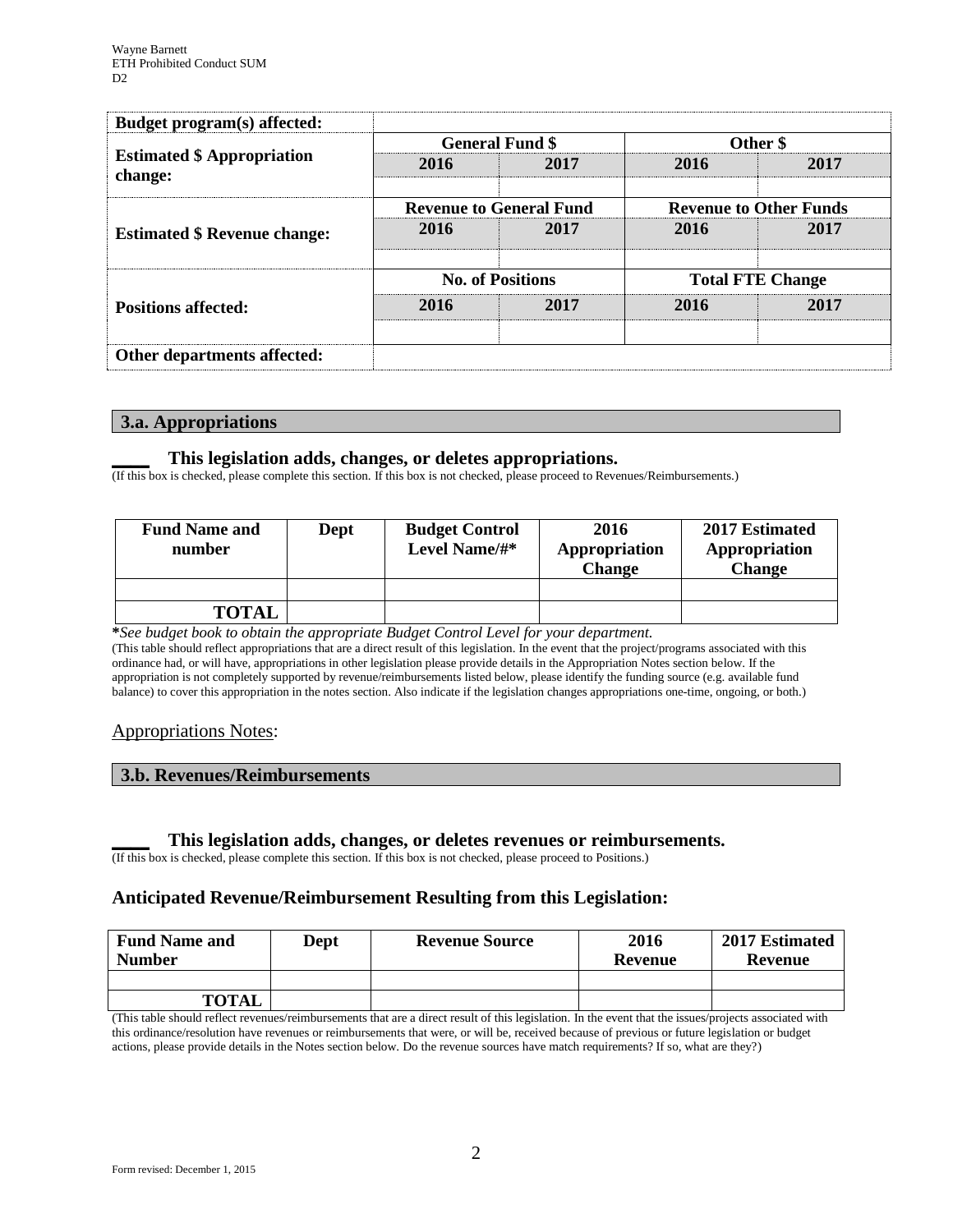### Revenue/Reimbursement Notes:

## **3.c. Positions**

### **\_\_\_\_ This legislation adds, changes, or deletes positions.**

(If this box is checked, please complete this section. If this box is not checked, please proceed to Other Implications.)

# **Total Regular Positions Created, Modified, or Abrogated through this Legislation, Including FTE Impact:**

| Position # for<br><b>Existing</b><br><b>Positions</b> | <b>Position Title &amp;</b><br>Department* | <b>Fund</b><br>Name $\& \#$ | Program<br>& BCL | PT/FT | 2016<br><b>Positions</b> | 2016<br><b>FTE</b> | Does it sunset?<br>(If yes, explain below<br>in Position Notes) |
|-------------------------------------------------------|--------------------------------------------|-----------------------------|------------------|-------|--------------------------|--------------------|-----------------------------------------------------------------|
|                                                       |                                            |                             |                  |       |                          |                    |                                                                 |
|                                                       |                                            |                             |                  |       |                          |                    |                                                                 |
|                                                       |                                            |                             |                  |       |                          |                    |                                                                 |
| <b>TOTAL</b>                                          |                                            |                             |                  |       |                          |                    |                                                                 |

*\* List each position separately*

(This table should only reflect the actual number of positions created by this legislation. In the event that positions have been, or will be, created as a result of previous or future legislation or budget actions, please provide details in the Notes section below.)

#### Position Notes:

#### **4. OTHER IMPLICATIONS**

- **a) Does the legislation have indirect or long-term financial impacts to the City of Seattle that are not reflected in the above?** No.
- **b) Is there financial cost or other impacts of not implementing the legislation?** No.
- **c) Does this legislation affect any departments besides the originating department?** The legislative department. Lish Whitson is the Council Central Staff member familiar with the legislation.
- **d) Is a public hearing required for this legislation?** No.
- **e) Does this legislation require landlords or sellers of real property to provide information regarding the property to a buyer or tenant?** No.